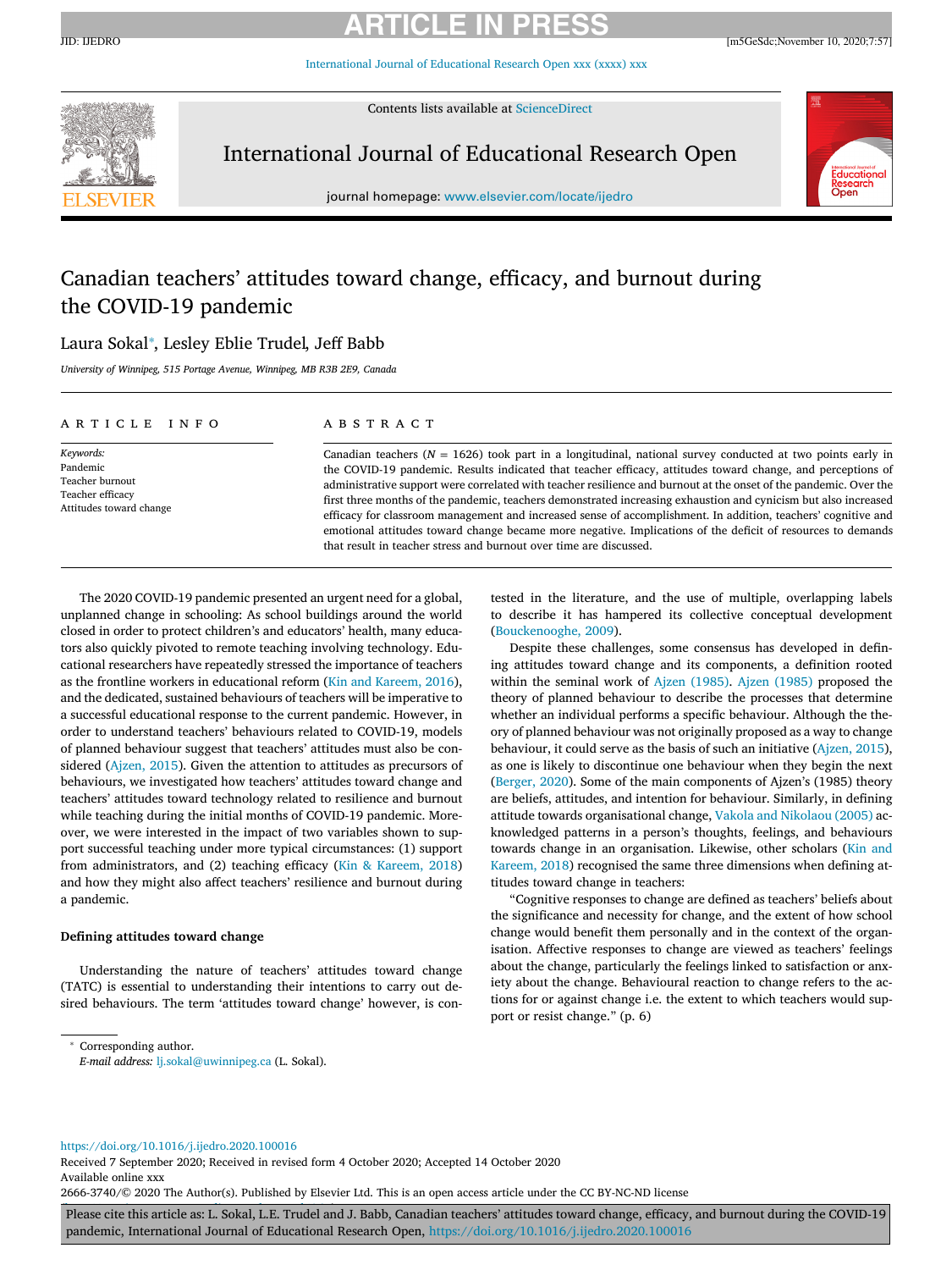Thus, research has collectively supported a consensus that attitudes toward change encompass three dimensions including cognitive, affective, and behavioural components (Kin and [Kareem,](#page-6-0) 2017).

#### **Barriers to change**

Behavioural change can be difficult in the face of five barriers, according to Berger [\(2020\).](#page-6-0) Berger provided an acronym, REDUCE, to describe the five barriers: Reactance, endowment, distance, uncertainty, and corroborating evidence. *Reactance* refers to people's reactivity to being directed, instead of being empowered to make their own choices. Berger [\(2020\)](#page-6-0) suggested that pushing people to enact specific behaviours runs the risk that they will respond to this challenge to their own agency by pushing back against the change. *Endowment* refers to one's comfort in and value for what is familiar. *Distance* refers to how far outside one's comfort zone one would have to move in order to adopt the behaviour. In both the cases of endowment and distance, making the change comfortable and easy supports adoption of new behaviours [\(Berger,](#page-6-0) 2020). *Uncertainty* refers to the level of discomfort or suspicion that one has for the new behaviour. By decreasing the risk of trying the new behaviour and by decreasing the cost-to-reward timeframe, uncertainty may be lowered [\(Berger,](#page-6-0) 2020). *Corroborating evidence* refers to the need for the new behaviour to be explained and endorsed by multiple parties within a short time frame. Likewise, Azjen (2005) recognised the influence of norm groups on behaviour. Reassurance through support, experience, and corroborating evidence serve to decrease uncertainty. Berger [\(2020\)](#page-6-0) posited that the key to convincing individuals to adopt new behaviours is to break down these barriers.

### **Teachers' attitudes toward change**

Supporting teachers in enacting the teaching behaviours necessitated by COVID-19 must address the three components of attitudes (cognitive, affective, and behavioural intention), and must also address barriers to change. First, teachers' beliefs must be addressed. Beliefs refer to whether individuals believe in the reasons for the change in behaviour, and whether they perceive that the new behaviour will result in a better state than the current state [\(Berger,](#page-6-0) 2020). People who do not believe in the reasons for the new behaviour or are suspicious of them are more likely to resist them [\(Berger,](#page-6-0) 2020). In the case of the COVID-19 pandemic, there were varied cognitive responses to moving to online teaching. While some teachers believed this was a logical decision as way to maintain both learning and safety, others believed that online lessons highlighted inequities (Sokal, Eblie [Trudel,](#page-6-0) & Babb, 2020b), and were an unnecessary burden on teachers and parents [\(Newcamp,](#page-6-0) 2020), suggesting reactance was a factor.

Second, teachers' feelings about the change must be addressed. While teachers may understand the need for remote teaching and learning on a cognitive level, they might resist it [emotionally](#page-6-0) (Kin & Kareem, 2018), based on factors such as their endowment to face-to-face teaching (Sokal, Eblie [Trudel,](#page-6-0) & Babb, 2020b) or feelings of concern that they are less effective teachers when teaching [remotely](#page-6-0) (Sokal, Eblie Trudel, & Babb, 2020b). Berger's concepts of distance (from one's comfort zone) and uncertainly come in to play, as lack of teaching efficacy in the new context may cause teachers to feel negative about the changes demanded of them. Efficacy is also [recognised](#page-6-0) as salient in Azjen's (1985) planned behaviour theory. Teaching efficacy can be defined as one's self-perceptions of their capacity to affect student performance [\(Tschannen-Moran,](#page-7-0) Hoy & Hoy, 1998). [Tschannen](#page-7-0) et al. (1998) established that teaching efficacy is not a global construct, as an individual teacher might have high efficacy in one teaching context but not in another. Within the current context, teachers who may have perceived high efficacy in their school-based teaching may experience efficacy differently, given the demands of online learning, the lack of face-to-face contact with students, and the need to balance their home life demands with concurrent teaching demands. Alternatively, while teachers may have initial decreases in efficacy in light of the new demands, their efficacy may recover over time as they learn to adapt to the new situation or as they take advantage of external resources available to them.

Of particular concern is teachers' feeling about using technology as the main mode of teaching. Given the one of the most significant changes in teaching practice provoked by the pandemic is the move to online teaching, attention to teachers' attitudes toward technology is an important factor to consider when examining their feelings. Al-Fudail and Mellar (2008) coined the term ["technostress" to](#page-6-0) describe the state of teachers who were required to use technology in their teaching but perceived neither internal (e.g. skills and experience) nor external supports (e.g. training and technology support) to do so successfully. Azjen (2015) suggested that studies that add additional measures to one of the constructs of the theory of planned behaviour [\(Ajzen,](#page-6-0) 1985) can improve the prediction of behavioural intention and can offer meaningful information. Thus, examination of technostress would assist in understanding teachers' affective responses to teaching online.

The final variable in [Ajzen's](#page-6-0) (2005) model is behavioural intention. Once teachers cognitively support the new behaviour and accept it emotionally, it is more likely that they will *intend* to enact the behaviour. Without attention to beliefs and attitudes however, it is unlikely that new behaviours will be initiated or maintained [\(Bouckenooghe,](#page-6-0) 2009). Moreover, it is important to decrease the barriers and provide the resources that allow the individual to move from intended behaviour to actual behaviour [\(Ajzen,](#page-6-0) 2005, 1985). When all these conditions are in place, an individual is likely to carry out the behaviour—in this case the behaviour is teaching successfully in a pandemic.

### **Providing resources and breaking down barriers: a theoretical model**

The last step before action—decreasing barriers and ensuring adequate resources– is especially salient as teachers move from face-toface to remote teaching, as contextual factors are important to attitudes about change (Kin & [Kareem,](#page-6-0) 2018). Bakker and [Demerouti](#page-6-0) (2007) offered a model by which job demands and resources can be understood in various contexts in terms of their effects on teacher stress and burnout, an important consideration during a pandemic. In the job resourcesdemands model (Bakker & [Demerouti,](#page-6-0) 2007), job demands are understood to be fluid, and job resources are understood to include both contextual resources provided by employers (e.g. supportive leaders) as well as personal resources such as teacher efficacy and self-care practices. As such, this model affords the flexibility for application even in unusual contexts such as a pandemic (Sokal, Eblie [Trudel](#page-6-0) & Babb, 2020a).

The crux of the jobs resources-demands model is an individual's subjective appraisal of the combined influence of their job demands and resources (Bakker & [Demerouti,](#page-6-0) 2007). Teachers who perceive that they have the resources required to meet their job demands are able to cope well and are considered resilient. In the context of the planned behaviour model [\(Ajzen,](#page-6-0) 1985), these teachers—if they hold positive beliefs and attitudes—would have effective resources and removal of barriers that would allow them to enact successful teaching. In contrast, teachers who perceive a deficit of resources when compared to job demands experience stress (Bakker & [Demerouti,](#page-6-0) 2007). These teachers may have negative beliefs and feelings about the change, or they may have positive beliefs and feelings but insufficient resources or overwhelming barriers [\(Ajzen,](#page-6-0) 2005). In either case, their ability to enact successful teaching will be challenged and will likely result in stress.

High levels of stress over an extended period of time can lead to teacher burnout [\(Alarcon,](#page-6-0) 2011). Teachers who are burning out have more conflict with students, less satisfactory relationships with them, and their students have lower academic outcomes [\(Alarcon,](#page-6-0) 2011; Arens & [Morin,](#page-6-0) 2016; [Clunies-Ross,](#page-6-0) Little & Kienhuis, 2008; Collie & Martin, 2017; Harmsen, [Helms-Lorenz,](#page-6-0) Maulana & van Veen, 2018; [Klusmann,](#page-6-0) Richter & Lüdtke, 2016). These teachers are also more likely to leave the profession [\(Harmsen](#page-6-0) et al., 2018). Given all these poor out-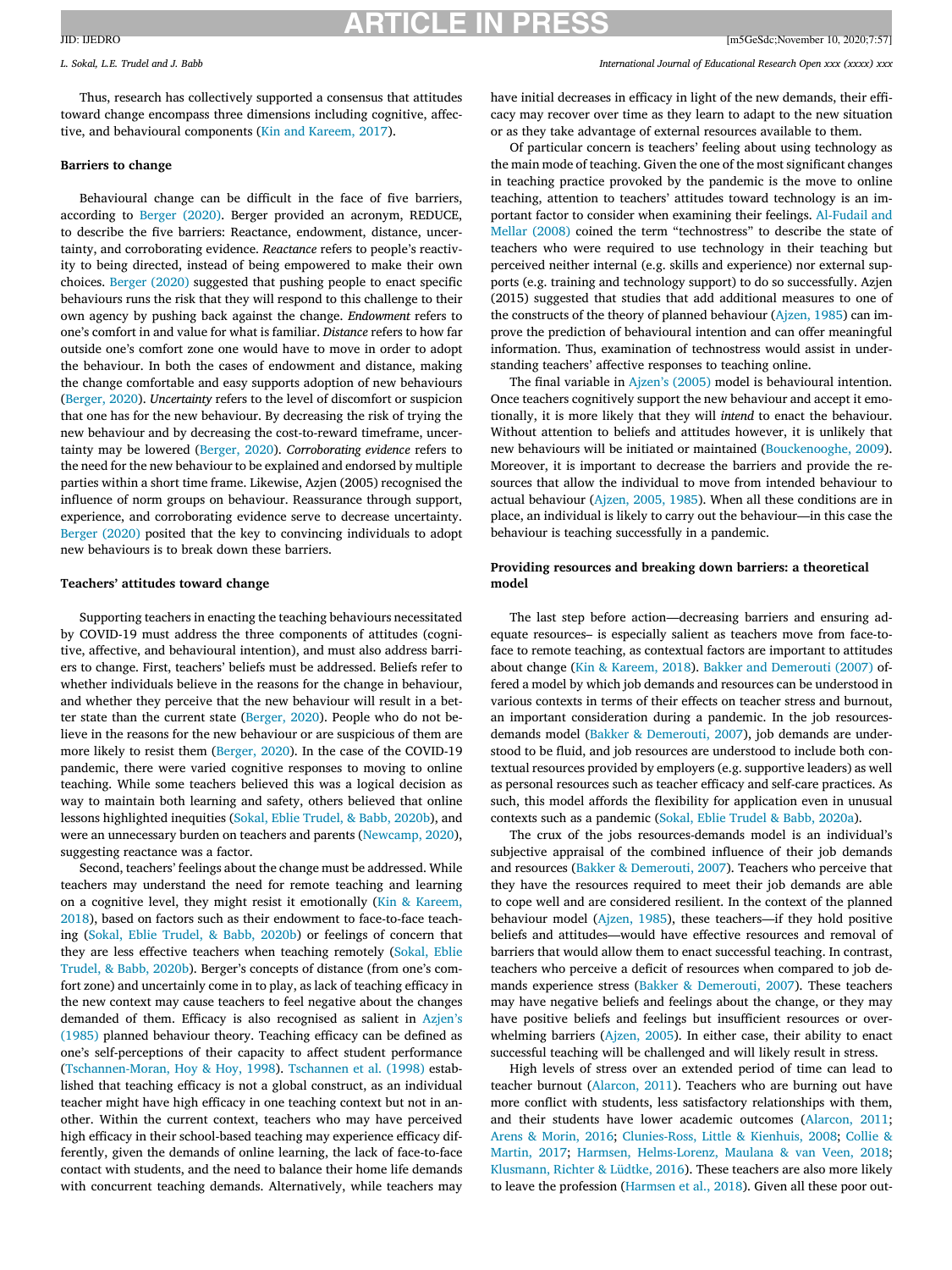*L. Sokal, L.E. Trudel and J. Babb International Journal of Educational Research Open xxx (xxxx) xxx*





**Fig. 1.** *Pathway to behaviour*.

comes, paying attention to the stress level of teachers by breaking down barriers and providing resources to allow them to meet their job demands is essential.

Burnout is conceptualised by [Maslach](#page-6-0) and Jackson (1981) as a continuum, and their proposal of three progressive stages of burnout has been described and validated in the research related to teachers [\(Maslach,](#page-6-0) Jackson & Schwab, 1996). The first stage, *exhaustion*, is characterised by emotional and physical fatigue resulting from having too many demands and not enough resources to meet them. The next stage, *cynicism*, is characterised by an increase in apathy, decrease in empathy, and feelings of resentment or blame for others in the educational endeavour–administrators, parents and students, for examples. The final stage of burnout is a *lack of accomplishment* where teachers perceive that the job is impossible and no longer believe they are able to teach successfully. By conceptualising burnout into three stages, this model allows us to trace its progression in relation to teachers' cognitive, affective, and behavioural responses to change. Moreover, the potential concurrent effects of teacher efficacy and attitudes toward technology can also be examined.

Another important factor in teachers' beliefs, feelings, and behaviours about change is effective leadership. Past research on planned changes in schools has specifically pointed to the importance of the principal in the change process. Kin, [Kareem,](#page-6-0) Nordin and Bing (2018) found that principals were viewed as significant supports to teachers during several stages of change including capacity building, defusing resistance, and institutionalising. This research supports the importance of leaders in breaking down the barriers to change [\(Berger,](#page-6-0) 2020). In fact, Kin et al. [\(2018\)](#page-6-0) found that the change leadership competencies of principals were more influential than were teachers' attitudes toward change.

Fig. 1 presents an infographic of the processes predicted by the literature to take place when teachers teach successfully online. When all of these processes are supported (beliefs, emotions, and intentions for behaviour) and when resources and barriers are addressed through leadership, it is likely that teachers will cope with the demands of online teaching (this being the desired behaviour). Deficits in any of these stages, however, could contribute to teachers' stress and prompt teachers to begin to burn out. Given the evidence in the research literature about educational change during normal times, the current study investigated the following research questions:

**Q1** Are teachers' attitudes toward change, teaching efficacy, and attitudes toward technology correlated with one another and with teacher resilience and burnout during the initial stages of a pandemic?

**Q2** Do teachers' attitudes toward change, perceptions of principal support, teaching efficacy, and attitudes toward technology, teacher resilience, and burnout change over time during the initial stages of a pandemic?

# **Method**

### *Design*

The current study, as part of a larger study (Sokal, Eblie Trudel & Babb, 2020a and [b\)](#page-6-0), was approved by the [researchers'](#page-6-0) University Human Research Ethics Board as meeting the standards of the TCPS-2 (Human Ethics certificate number 14,993). It was funded by an Engage grant from the Social Sciences and Humanities Research Council of Canada to the primary investigator. The study procedures and measures were described in earlier publications that focused on the job resources and demands (Sokal, Eblie [Trudel](#page-6-0) & Babb, 2020a) and the qualitative interviews (Sokal, Eblie Trudel & Babb, [2020b\)](#page-6-0) using only the April survey sample sub-sample. The current study is a mixed-methods design, based on two surveys including the entire sample conducted in April and June 2020 and follow-up interviews in May 2020. Both surveys were conducted when all schools in Canada had completed the spring break, and teachers in Canada were teaching remotely. In terms of recruitment, the online survey link was shared through email with professors at universities in Canada as well as teachers' professional organizations with the request that they share it with their colleagues employed in the field of kindergarten to grade twelve teaching in Canada. The snowball method of sampling was used, as each participant was asked to share the link with their own teacher contacts. Teachers who clicked on a link accessed a consent form and an online survey housed on Survey Monkey. The 92 question survey was anonymous and required approximately 15 min to complete. Participants were asked to generate a codename to be used to link their survey data to subsequent survey data collection in June and September 2020, as part of the larger longitudinal study. After the April survey, Zoom was used to interview 12 teachers purposely selected to represent the geography, age, experience, education, and teaching assignments of the larger sample.

#### *Measures*

#### *Demographics*

Teachers were asked to describe various demographic characteristics such as gender, age, years of teaching experiences, and level of education.

#### *Resilience and burnout*

Teachers were asked to indicate their current stress levels on three measures. Stress and coping were measured using two global statements, as validated by Eddy, [Herman](#page-6-0) and Reinke (2019). They were, "How stressful is your job right now?" (measured on a 10-point Likert scale with 1 being low and 10 being high) and "How well are you coping with the stress of your job right now?" (measured on a 10-point Lik-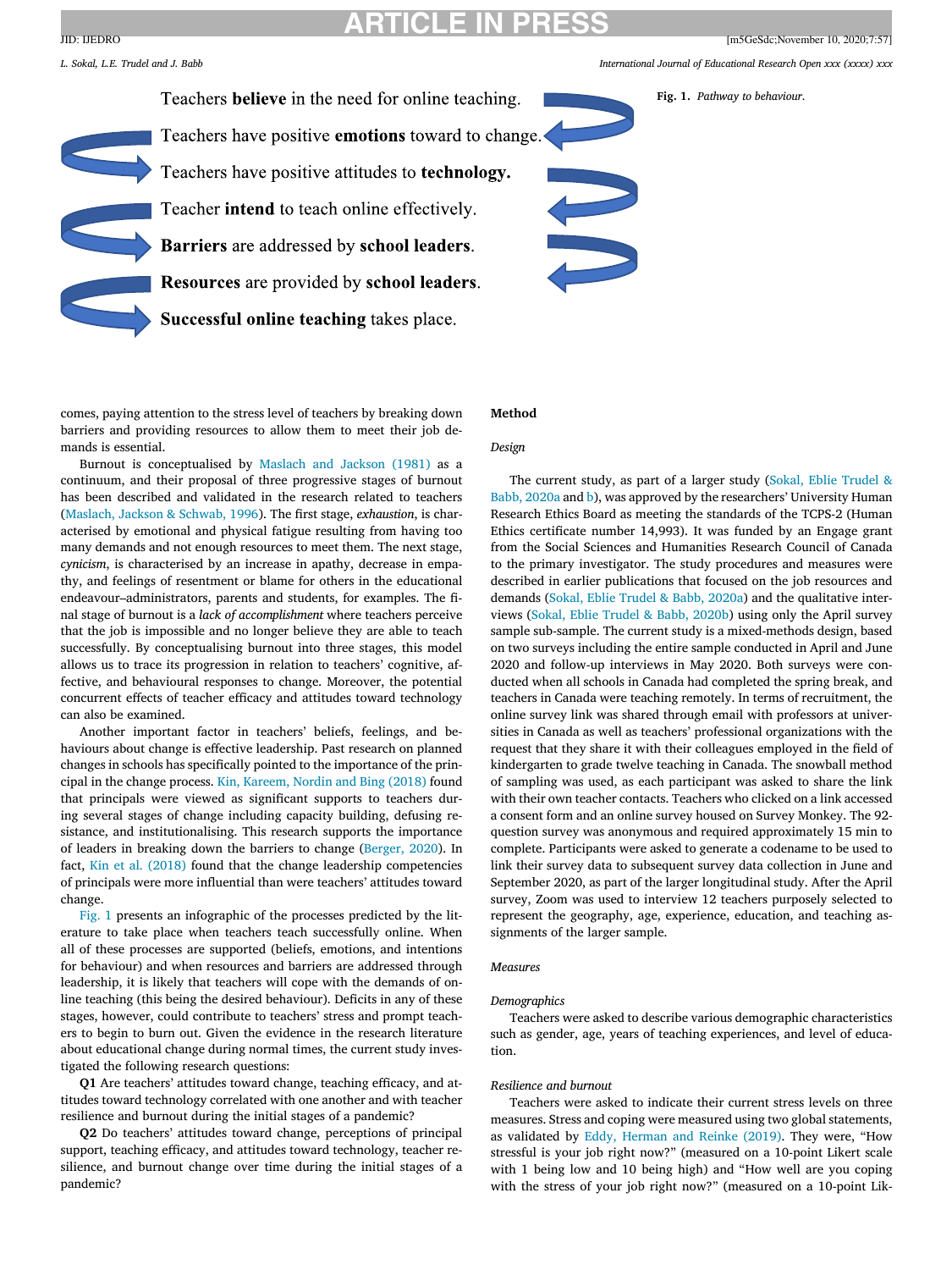<span id="page-3-0"></span>*L. Sokal, L.E. Trudel and J. Babb International Journal of Educational Research Open xxx (xxxx) xxx*

**Table 1**

*Demographic information*.

|                             | April/May | June     |
|-----------------------------|-----------|----------|
|                             | n         | n        |
| Province                    |           |          |
| British Columbia            | 49        | 3        |
| Nova Scotia                 | 335       | 111      |
| Alberta                     | 58        | 28       |
| Saskatchewan                | 102       | 22       |
| Manitoba                    | 595       | 176      |
| Ontario                     | 11        | 2        |
| New Brunswick               | 107       | 6        |
| Alberta                     | 58        | 28       |
| Newfoundland and Labrador   | 2         | 2        |
| Northwest Territories       | 1         | 0        |
| Prince Edward Island        | 6         | 0        |
| Ouebec                      | 7         | $\Omega$ |
| Gender                      |           |          |
| Male                        | 195       | 56       |
| Female                      | 1069      | 288      |
| Other                       | 2         | 0        |
| Don't wish to say           | 9         | 4        |
| Age                         |           |          |
| Under 25                    | 32        | 11       |
| $26 - 30$                   | 191       | 33       |
| $31 - 40$                   | 409       | 112      |
| $41 - 50$                   | 420       | 103      |
| Over 50                     | 223       | 89       |
| <b>Teaching Experience</b>  |           |          |
| Under 1 year                | 41        | 14       |
| $2-5$ years                 | 214       | 32       |
| $6-10$ years                | 240       | 69       |
| $11-15$ years               | 260       | 75       |
| Over 15                     | 520       | 157      |
| Education                   |           |          |
| Less than Bachelor's degree | 3         | 0        |
| Bachelor's degree           | 682       | 104      |
| Some graduate work          | 225       | 180      |
| <b>Masters</b>              | 363       | 59       |
| PhD                         | 2         | 5        |
| Position Type               |           |          |
| Permanent                   | 1106      | 314      |
| Term                        | 165       | 32       |
| Supply/Substitute           | 3         | 0        |

ert scale with 1 being low and 10 being high). The resilience score was calculated by subtracting the level of perceived stress from the level of perceived coping. Thus, a positive resilience score would indicate that a teacher had adequate coping resources to address stress, whereas a negative score would indicate that a teacher had insufficient coping resources to address their perceived stress. Teacher stress was also measured using the Maslach Burnout Inventory for Educators (Maslach & Jackson, 1981). This is a 22-item [instrument](#page-6-0) that measures the characteristics of burnout, including exhaustion, cynicism, and personal accomplishment [\(Maslach](#page-6-0) et al., 1996). It uses a 7-point Likert scale indicating the frequency with which educators agrees with the statements: 0 (never); 1 (a few times since beginning teaching at home); 2 (once a month or less); 3 (a few times a month); 4 (one a week); 5 (a few times a week) 6 (every day). Three examples of statements are: "I feel emotionally drained from work" (exhaustion); "I don't really care what happens to some students" (cynicism); and "I have accomplished many worthwhile things in this job" (accomplishment).

### *Teaching efficacy*

Teaching efficacy was measured using the Teacher Sense of Selfefficacy scale [\(Tschannan-Moran](#page-7-0) & Hoy, 2001). This measure includes 12 questions related to three aspects of efficacy, and each question was on a Likert scale from 1 (not at all) to 9 (a great deal). Sample items include, "In your current work situation, to what extent can you provide an alternative explanation or example when students are confused?" (efficacy with strategies); "In your current work situation, to what extent

can you control disruptive behaviour?" (efficacy with behaviour management); and, "In your current work situation, to what extent can you help your students value learning?" (efficacy with engagement).

#### *Attitudes toward technology*

Attitudes toward technology were measured using 6 items from a sub-scale developed by Edison and [Geissler](#page-6-0) (2003), supplemented with an additional statement to reflect the current change to technologybased teaching: "I am comfortable with my abilities with the technology I need to use in my current teaching." Participants responded using a 6-point Likert scale ranging from 1 (strongly disagree) to 6 (strongly agree). An example statement is, "I know how to deal with technological malfunctions or problems."

#### *Attitudes toward change*

The Teacher Attitudes Towards Change Scale (TATC Scale) (Kin & Kareem, 2017) was used. The 9-item scale [measures](#page-6-0) three main constructs, including cognitive, affective, and behavioural responses to change using a 6-point Likert scale. Possible responses were 1 (strongly disagree), 2 (disagree), 3 (moderately disagree), 4 (moderately agree), 5 (agree), and 6 (strongly agree). Example statements are, "I often suggest changes for my school" (cognitive response to change), "Change frustrates me" (affective response to change), "In general, change often helps me perform better" (behavioural response to change). These 4 scales represent the quadrants created when the two continua (activepassive and positive-negative) intersect: *resistance* (negative and active, with scores between 1 and 2.24), *indifference* (negative and passive, with scores between 2.25 and 3.49), *acceptance* (positive and passive, with scores between 3.5 and 4.74) and *embracing* (positive and active, with scores between 4.75 and 6).

#### *Job demands and resources*

As part of the larger study, teachers were given the opportunity to indicate job demands and resources that are implicated in the closure of schools and the pivot to online teaching. They were provided with a list of five anticipated demands and 15 resources and asked to indicate the degree to which they perceived each as contributing to their stress or support, respectively. These findings have been reported elsewhere (Sokal, Eblie [Trudel,](#page-6-0) & Babb, 2020a). Both resources and demands were measured on a Likert scale ranging from 1 (not at all) to 6 (a great deal). Of particular interest in the current study was the support of administrators. This variable was measured with the following statement: How much does this factor contribute to the support of your teaching during the COVID-19 pandemic: Support from administrators.

### *Dependant variables*

In this study, we investigated a total of 12 dependant or response variables. Three of these variables were constructed from the TATC scale of Kin and [Kareem](#page-6-0) (2017): cognitive attitudes towards change, affective attitudes towards change, and behavioural attitudes towards change. One variable, administrative support, pertains to job resources. Three variables pertain to teaching efficacy and were measured using the Teacher Sense of Self-efficacy scale of Tschannen-Moran and Hoy [\(2001\)](#page-7-0): efficacy with strategies, efficacy with behaviour, and efficacy with engagement. The variable called attitudes towards technology was determined using a sub-scale developed by Edison and Geisler [\(2003\)](#page-6-0). From the global stress and coping statements validated by Eddy et al. [\(2019\),](#page-6-0) we constructed the dependant variable resilience. Three additional variables measuring teacher stress were obtained using the Maslach Burnout Inventory for [Educators](#page-6-0) (MBI) of Maslach and Jackson (1981).

### *Participants*

In total, 1686 people completed the surveys in April and June. People who indicated they were not teachers (e.g. administrators, clini-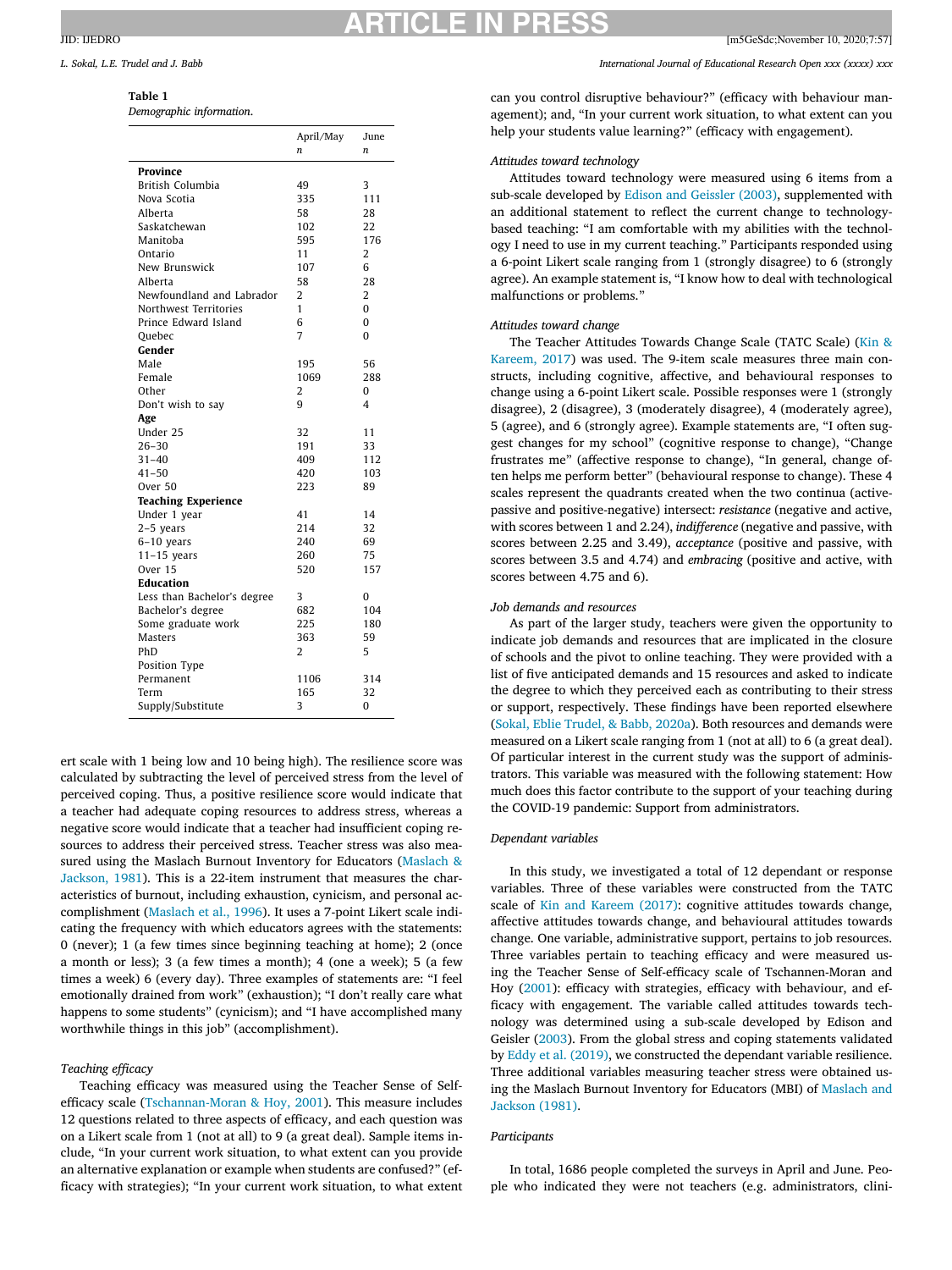#### *L. Sokal, L.E. Trudel and J. Babb International Journal of Educational Research Open xxx (xxxx) xxx*

#### **Table 2**

*Correlations between variables in April survey*.

| Variables                       | 1.         | 2.         | 3.         | 4.       | 5.       | 6.       | 7.       | 8.       | 9.       | 10.      |
|---------------------------------|------------|------------|------------|----------|----------|----------|----------|----------|----------|----------|
| 1. Resilience                   |            |            |            |          |          |          |          |          |          |          |
| Sig. (2-tailed)                 | -          |            |            |          |          |          |          |          |          |          |
| N                               |            |            |            |          |          |          |          |          |          |          |
| 2. MBI: exhaustion              | $-0.797**$ |            |            |          |          |          |          |          |          |          |
| Sig. (2-tailed)                 | .000       |            |            |          |          |          |          |          |          |          |
| N                               | 1272       |            |            |          |          |          |          |          |          |          |
| 3. MBI: cynicism                | $-0.300**$ | $.411**$   |            |          |          |          |          |          |          |          |
| Sig. (2-tailed)                 | .000       | .000       |            |          |          |          |          |          |          |          |
| N                               | 1272       | 1277       |            |          |          |          |          |          |          |          |
| 4. MBI: accomplishment          | $.236**$   | $-0.192**$ | $-0.315**$ |          |          |          |          |          |          |          |
| Sig. (2-tailed)                 | .000       | .000       | .000       |          |          |          |          |          |          |          |
| N                               | 1272       | 1277       | 1277       |          |          |          |          |          |          |          |
| 5. Efficacy: strategies         | $.169**$   | $-0.198**$ | $-0.252**$ | $.553**$ |          |          |          |          |          |          |
| Sig. (2-tailed)                 | .000       | .000       | .000       | .000     |          |          |          |          |          |          |
| N                               | 1269       | 1274       | 1274       | 1274     |          |          |          |          |          |          |
| 6. Efficacy: behaviour          | $.117**$   | $-0.123**$ | $-0.198**$ | .380**   | $.436**$ |          |          |          |          |          |
| Sig. (2-tailed)                 | .000       | .000       | .000       | .000     | .000     |          |          |          |          |          |
| Ν                               | 1249       | 1254       | 1254       | 1254     | 1254     |          |          |          |          |          |
| 7. Efficacy: engagement         | $.131**$   | $-0.135**$ | $-0.315**$ | .606**   | $.620**$ | $.476**$ |          |          |          |          |
| Sig. (2-tailed)                 | 000        | .000       | .000       | .000     | .000     | .000     |          |          |          |          |
| N                               | 1269       | 1274       | 1274       | 1274     | 1272     | 1252     | 1274     |          |          |          |
| 8. Attitudes to technology      | $.251**$   | $-0.247**$ | $-0.050$   | $.165**$ | $.243**$ | $.174**$ | $.179**$ |          |          |          |
| Sig. (2-tailed)                 | .000       | .000       | .072       | .000     | .000     | .000     | .000     |          |          |          |
| N                               | 1271       | 1276       | 1276       | 1276     | 1273     | 1253     | 1274     | 1276     |          |          |
| 9. Change attitudes: cognitive  | $.276**$   | $-0.287**$ | $-0.202**$ | $.329**$ | $.280**$ | $.216**$ | $.307**$ | $.316**$ |          |          |
| Sig. (2-tailed)                 | .000       | .000       | .000       | .000     | .000     | .000     | .000     | .000     |          |          |
| N                               | 1267       | 1272       | 1272       | 1272     | 1269     | 1250     | 1270     | 1272     | 1272     |          |
| 10. Change attitudes: affect    | $.216**$   | $-0.260**$ | $-0.221**$ | $.221**$ | $.174**$ | $.151**$ | $.171**$ | $.261**$ | $.546**$ |          |
| Sig. (2-tailed)                 | .000       | .000       | .000       | .000     | .000     | .000     | .000     | .000     | .000     |          |
| N                               | 1268       | 1273       | 1273       | 1273     | 1270     | 1250     | 1271     | 1273     | 1272     | 1273     |
| 11. Change attitudes: behaviour | $.102**$   | $-0.090**$ | $-0.070*$  | $.200**$ | $.132**$ | $.116**$ | $.119**$ | $.245**$ | .495**   | $.543**$ |
| Sig. (2-tailed)                 | .000       | .001       | .013       | .000     | .000     | .000     | .000     | .000     | .000     | .000     |
| Ν                               | 1267       | 1272       | 1272       | 1272     | 1269     | 1250     | 1270     | 1272     | 1271     | 1272     |

Note: Higher exhaustion and cynicism scores indicate higher burnout, whereas higher accomplishment scores indicate higher accomplishment and lower burnout.

<sup>∗</sup> Correlation is significant at the .05 level (2-tailed) ∗∗Correlation is significant at the 0.01 level (2-tailed).

cians, etc.) were excluded from the analyses, resulting in 1626 participants—1278 in April and 348 in June [\(Table](#page-3-0) 1).

#### *Findings*

**Q1 Are teachers' attitudes toward change, teaching efficacy, and attitudes toward technology correlated with one another and with teacher resilience and burnout during the initial stages of a pandemic?**

In order to address the first research question, we conducted twotailed tests of Pearson correlation coefficients using the data collected in April, at the beginning of the pandemic (see Table 2). All findings demonstrated significant relationships in the anticipated directions. Teachers' positive attitudes toward change (cognitive, affective, and behavioural), positive perceptions of principal support, teaching efficacy, and positive attitudes towards technology correlated positively with one another and with teacher resilience. These variables were correlated negatively with burnout during the initial stages of a pandemic. Please note that higher levels of exhaustion and cynicism indicate higher levels of burnout, whereas higher levels of accomplishment indicate lower levels of burnout.

**Q2 Do teachers' attitudes toward change, perceptions of principal support, teaching efficacy, and attitudes toward technology, teacher resilience and burnout change over time during the initial stages of a pandemic?** In order to address the second research question, we conducted a series of one-factor ANOVA tests with time of survey (April and June) as the independent variable and teachers' attitudes toward change, perceptions of principal support, teaching efficacy, and attitudes toward technology, teacher resilience and burnout as the dependant variables. For each of the 12 dependant variables, an analysis of variance (ANOVA) was conducted using a one-factor fixed effects model (Zar, [2010\)](#page-7-0). ANOVA was selected for the analytical approach, because it is appropriate when we wish "to determine whether there are any statistically significant differences between the means of two or more independent (unrelated) groups" (Laerd [Statistics,](#page-6-0) n.d.).

A power analysis was conducted for estimating a group 1 mean of 3, and group 2 mean of 4, alpha of 0.05, Beta 0.2, and power set at 0.8, under the conditions of continuous endpoints and 2 independent groups [\(Cohen,](#page-6-0) 1988). It indicated that a group size of 16 data points per cell per analysis was required. Therefore, the power analysis indicated our sample sizes at both survey times were sufficient.

We begin with the April data set (see [Table](#page-5-0) 3) and its interpretation of the means based on the coding for the measures used in the study. Mean scores for attitudes toward change in April indicated that teachers were in the acceptance stage of change (positive and passive) for cognitive, affective, and behavioural responses to change. The mean score for support from administrator, 4.45 of a possible 6, indicated perceptions of good support from administrators. Sub-scales of teacher efficacy indicated that most teachers reported low to moderate efficacy for strategies (4.40/9), behaviour (3.25/9), and engagement (4.22/9). Attitudes toward technology were moderate (4.04/6). The coping-minus-stress result (called "resilience") indicated that teachers in April perceived a 9.68% deficit in coping as compared to stress. Likewise, in terms of burnout scores, we found that teachers scored their mean exhaustion at 3.50 out of a possible 6, with higher scores indicating higher exhaustion and burnout. This score indicated teachers were feeling exhausted a few times per month to once per week. Mean cynicism in April was 1.46 out of a possible 6, with higher score indicates higher cynicism and burnout. This score indicated teachers were feeling cynical once a month or less often. Accomplishment in April was scored at 3.42 out of a possible 6,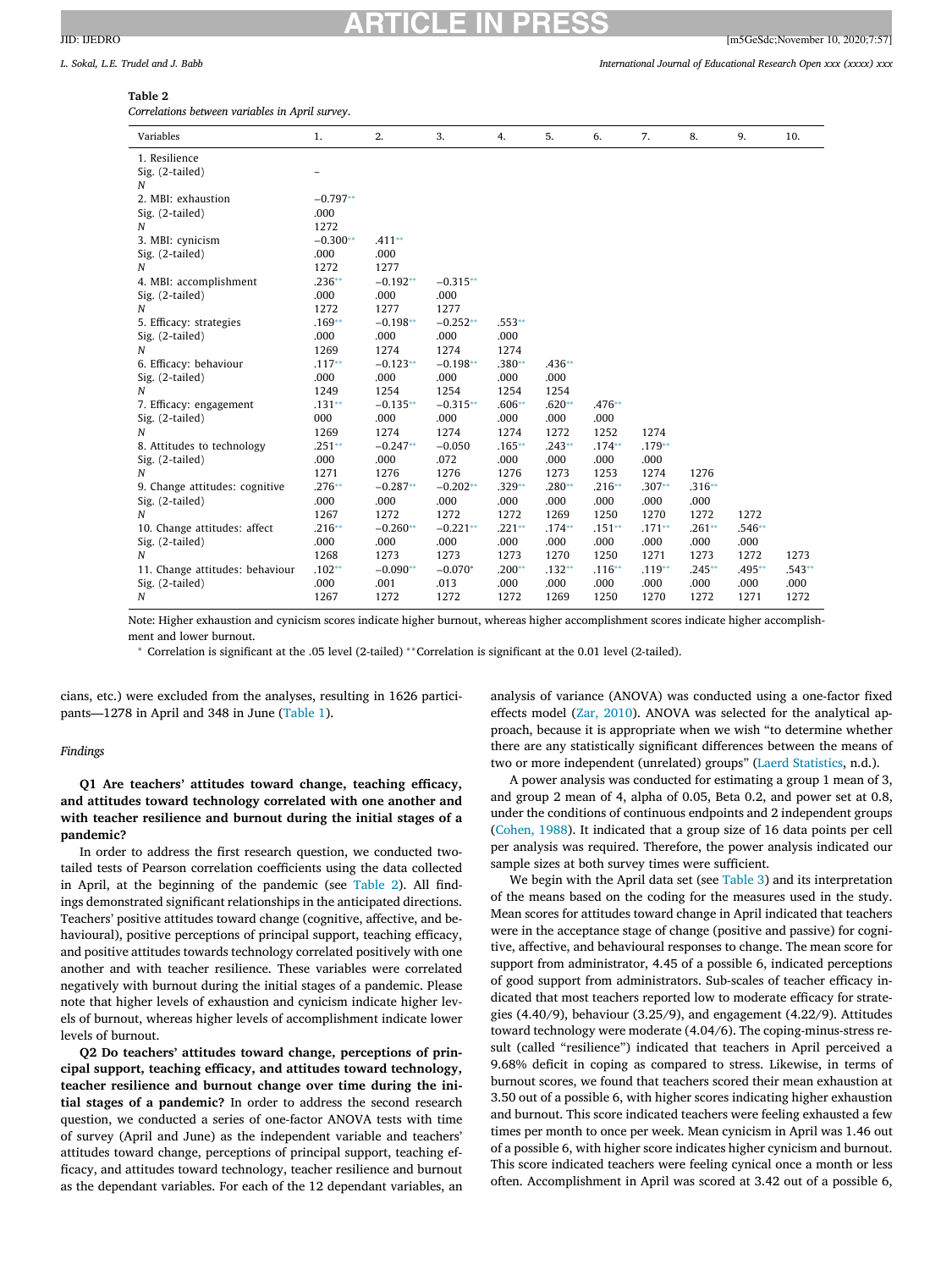## <span id="page-5-0"></span>**Table 3**

*ANOVA comparing April and June values of dependant variables*.

| Variable                     | April mean | June mean | df | $\boldsymbol{F}$ | Sig.     | n <sup>2</sup> |
|------------------------------|------------|-----------|----|------------------|----------|----------------|
| Change attitude: cognitive   | 3.5597     | 3.3558    |    | 11.630           | $.001**$ | .001           |
| Change attitude: affective   | 3.7396     | 3.5900    |    | 6.066            | $.014*$  | .003           |
| Change attitude: behavioural | 3.7093     | 3.6649    | 1  | .789             | .375     |                |
| Administrative support       | 4.45       | 4.43      | 1  | .022             | .882     |                |
| Efficacy: strategies         | 4.4036     | 4.4864    | 1  | .600             | .439     |                |
| Efficacy: behaviour          | 3.2458     | 3.9312    | 1  | 28.658           | $.000**$ | .017           |
| Efficacy: engagement         | 4.2155     | 4.0251    | 1  | 3.694            | .055     |                |
| Attitudes toward technology  | 4.0406     | 3.9941    | 1  | .395             | .530     |                |
| Resilience                   | $-0.9686$  | $-0.6839$ | 1  | 1.592            | .207     |                |
| MBI: exhaustion              | 3.4978     | 4.5670    | 1  | 158.046          | $.000**$ | .089           |
| MBI: cynicism                | 1.4598     | 2.7243    | 1  | 324.805          | $.000**$ | .147           |
| MBI: accomplishment          | 3.4248     | 4.5812    |    | 287.198          | $.000**$ | .150           |

Note:

∗∗ indicates significance at the 0.01 level.

indicates significance at the 0.05 level.

with higher scores indicates higher accomplishment and *lower* burnout. This score indicated teachers were feeling a sense of accomplishment a few times per month to once per week.

The ANOVAs revealed that mean scores for several variables changed significantly from April to June. In terms of attitudes toward change, behavioural responses to change were not significantly different between April and June, but both cognitive and affective responses to change were. Cognitive responses to change were significantly lower in June, and the decrease in scores resulted in participants' means moving from the category of acceptance (positive/passive) to the category of indifference (negative/passive). Likewise, affective responses to change were significantly lower in June, but the decrease in mean score was not enough to move the mean from the acceptance (positive/passive) category in which they began in April. There were no significant changes in participants' perceptions of administrative support, efficacy for strategies, or efficacy for engagement, however efficacy for behaviour management increased significantly from April to June. In terms of resilience, there were no significant differences in the coping deficits between April and June, with the mean demonstrating that teachers in June perceived a 6.8% deficit of coping as compared to stress. In terms of burnout, teachers were significantly more exhausted in June than in April, with the June mean score indicating teachers were feeling exhausted once per week to a few times per week. The mean score for cynicism in June was also significantly higher than it was in April, with the June mean score indicating teachers were feeling cynical once per month to a few times per month. Finally, the June mean score for accomplishment was significantly higher in June than it was in April, with June scores indicating that teachers were feeling a sense of accomplishment once per week to a few times per week.

#### **Discussion**

The analyses regarding factors affecting teachers' stress and resilience during a pandemic revealed a wide range of findings– some expected based on prior research and some unexpected. First, the correlational analyses revealed that the relationships demonstrated in prior, non-pandemic conditions were likewise demonstrated during the pandemic. As expected, teachers' resilience and level of burnout were significantly correlated with their attitudes towards technology, attitudes toward change, and their efficacy.

Second, the ANOVAs revealed that as time went by, changes were demonstrated in the mean scores for some of these variables. While both affective and cognitive attitudes toward change became less favourable, teachers' behavioural attitudes toward change did not change significantly. It is possible that the challenges of engaging students through online learning, worry about students' well-being, as well as the inequities in access reported in our earlier publications (Sokal, Eblie [Trudel,](#page-6-0) &

Babb, [2020b\)](#page-6-0) led to more negative thoughts and feelings about the change to online teaching. That is, teachers became less convinced about the merits of remote teaching as an alternative to face-to-face instruction and their feeling and thoughts reflected this.

There were some interesting and unexpected changes related to efficacy and burnout. Prior research has shown that burnout follows the progression from increased exhaustion to increased cynicism to *decreased* [accomplishment](#page-7-0) [\(Alarcon,](#page-6-0) 2011; Taris, Leisink & Schaufeli, 2017). While teachers in our sample demonstrated increased exhaustion and cynicism between the April and June data collection, they also demonstrated *increased* accomplishment. It is possible that this unexpected findings is the result of the concurrent finding that from April to June teachers also demonstrated higher levels of efficacy for managing behaviour while teaching online. Management of student behaviour within physical proximity is very different from management of student behaviour in an online environment. Teachers may have initially missed the affordances of managing behaviour within physical proximity [\(Berger's,](#page-6-0) 2020 *endowment*), and may have experienced *uncertainty* [\(Berger,](#page-6-0) 2020) about the ways to manage behaviours while on line due to the *distance* [\(Berger,](#page-6-0) 2020) between their typical practices and those necessary to be effective online. However, it is likely that the students who were attending online classes were responding to teacher direction in more positive ways by June, resulting in teachers reporting more efficacy in this dimension of teaching in the later data set. This is a significant and meaningful improvement, as teachers' perceptions about the ability to manage student behaviour are important indicators of teaching effectiveness [\(Brouwers](#page-6-0) & Tomic, 2000) and predictive of teachers' burnout (Aloe, Amo & [Shanahan,](#page-6-0) 2014). In fact, in a prior longitudinal study conducted by Brouwers and Tomic in non-pandemic conditions, structural equation modelling indicated that exhausted teachers had poorer efficacy for classroom management, which led to both depersonalization and loss of accomplishment—the later stages of burnout. These authors interpreted their findings as a function of exhaustion promoting poorer quality teaching, which led to self- perceptions of poor classroom management and then more progressed burnout in teachers. They highlighted the process of exhaustion as a "long-term stress response" (p. 249), which suggests that the progression toward teacher burnout could be halted or even reversed if exhaustion (defined here as perceptions of having not enough resources to meet demand) were mitigated.

#### *Implications*

The global pandemic has changed schooling and teaching in ways never experienced in our lifetime. Teachers were required to modify their pedagogy very quickly within a time of uncertainty for both themselves and their students. During the time when our data were collected,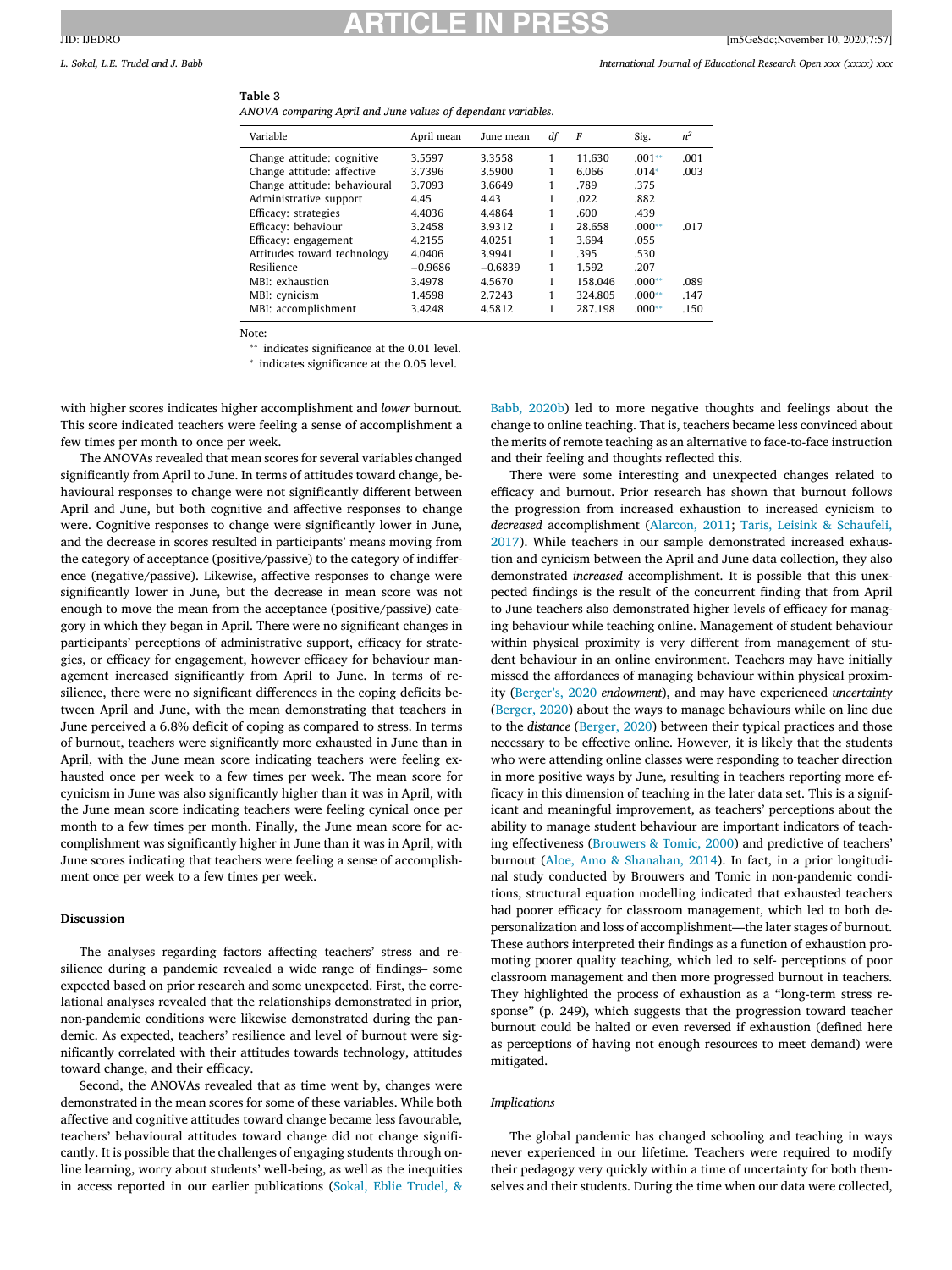#### <span id="page-6-0"></span>*L. Sokal, L.E. Trudel and J. Babb International Journal of Educational Research Open xxx (xxxx) xxx*

teachers in Canada were adjusting the what many believed would be a short-term change, which has not proven to be the reality of COVID-19. Our findings showed that over the course of the last three months of the 2019–2020 school year, teachers became more efficacious for managing online behaviour of students and demonstrated a greater sense of accomplishment in their teaching as time went on. While these findings are encouraging, they are tempered by the finding that over this same time period, teacher maintained a perception that their stress exceeded their coping capacity, and likewise demonstrated progression on the pathway to burnout. Despite progressively more negative thoughts and feelings about the loss of face-to face teaching, teachers maintained consistent behavioural attitudes in that they continued to support online teaching to the best of their ability. However, given that positive beliefs and attitudes– which are essential to new behaviours being maintained (Bouckenooghe, 2009) – showed significant decreases over the course of these three months, it is theoretically predicted that declines in sustained behaviour will follow. It will be important to address teachers' thoughts and feelings about remote teaching as well as their exhaustion if we are to mitigate their continued progression toward burnout. This goal can be accomplished by careful examination and amelioration of the balance between job demands and resources that define our new reality within the context of COVID-19 teaching responses, particularly as subsequent waves of this pandemic occur.

#### *Limitations*

All research has limitations, and our research is no exception to this observation. First, the use of the snowball sampling technique heightens risk of sampling bias. Specifically, the teachers who were either very positive or very negative could have been more likely to take part. Likewise, teachers who were very overwhelmed may not have wished to spend another 15 min filling out a survey, therefore limiting their representation in the sample. Second, the participation rate decreased from April to June. It is possible that this was an artefact of timing in two ways: (1) our survey was one of the first launched in the pandemic and multiple provincial and national surveys were launched between our data collection periods, and may have contributed to participant fatigue and morbidity; (2) our second survey was collected during the last weeks of school when some teachers were very busy and less likely to take part. Given these differences between the two cohorts, it is important to recognize that the findings might have been different if the exact same teachers had taken part in both survey administrations.

No withstanding these limitations, the current research suggests that although teachers are 'finding their feet' in terms of teaching during a pandemic—as indicated by greater accomplishment and efficacy for managing student behaviour in online environments—teachers are burning out. Initial losses in their positive affective and cognitive attitudes toward change within the current context of sustained exhaustion will likely be followed by negative behavioural attitudes toward change if we are not able to decrease demands and increase resources to the degree where teachers perceive they have a positive balance between stress and coping. As the frontline workers in our educational system, to ignore this warning from teachers is to welcome a threat to the very purposes of schooling. As stated by Dorcet and colleagues (Dorcet et al., 2020) in their recommendations to UNESCO at the onset of the 2020 pandemic, "If we don't address teacher welfare, we are going to have more collateral problems than answers to this crisis."

### **Declaration of Competing Interest**

None.

### **Acknowledgements**

We would like to recognize the support of the Social Sciences and Humanities Research Council of Canada in the form of a grant to the first author. We would also like to acknowledge the assistance of teachers, professional teacher organizations, and faculty members across Canada in distributing our survey.

#### **References**

- Aizen, I. (2015). The theory of planned behavior is alive and well, and not ready to retire: A commentary on Sniehotta, Presseau, and Araujo-Soares. *Health Psychology Review, 9*(2), 131–137. [10.1080/17437199.2014.883474.](https://doi.org/10.1080/17437199.2014.883474)
- [Ajzen,](http://refhub.elsevier.com/S2666-3740(20)30016-9/sbref0001) I. (1985). From intentions to actions: A theory of planned behavior. In J. Kuhl, & J. Beckmann (Eds.), *Action control: From cognition to behavior* (pp. 11–39). Berlin, HeidelbergNew York: [Springer-Verlag.](http://refhub.elsevier.com/S2666-3740(20)30016-9/sbref0001)
- [Ajzen,](http://refhub.elsevier.com/S2666-3740(20)30016-9/sbref0002) I. (2005). *Attitudes, personality and behaviour*. New York: [McGraw-Hill](http://refhub.elsevier.com/S2666-3740(20)30016-9/sbref0002) Education.
- Alarcon, G. M. (2011). A meta-analysis of burnout with job demands, resources, and attitudes. *Journal of Vocational Behavior, 79*(2), 549–562. [10.1016/j.jvb.2011.03.007.](https://doi.org/10.1016/j.jvb.2011.03.007)
- Al-Fudail, M., & Mellar, H. (2008). Investigating teacher stress when using technology. *Computers & Education, 51*(3), 1103–1110. [10.1016/j.compedu.2007.11.00.](https://doi.org/10.1016/j.compedu.2007.11.00)
- [Aloe,](http://refhub.elsevier.com/S2666-3740(20)30016-9/sbref0005) A., [Amo,](http://refhub.elsevier.com/S2666-3740(20)30016-9/sbref0005) L., [&](http://refhub.elsevier.com/S2666-3740(20)30016-9/sbref0005) [Shanahan,](http://refhub.elsevier.com/S2666-3740(20)30016-9/sbref0005) M. (2014). Classroom management self-efficacy and burnout: A multivariate [meta-analysis.](http://refhub.elsevier.com/S2666-3740(20)30016-9/sbref0005) *Educational Psychology Review, 26*, 101–126.
- [Arens,](http://refhub.elsevier.com/S2666-3740(20)30016-9/sbref0006) A. K., [&](http://refhub.elsevier.com/S2666-3740(20)30016-9/sbref0006) [Morin,](http://refhub.elsevier.com/S2666-3740(20)30016-9/sbref0006) A. J. S. (2016). Relations between teachers' emotional exhaustion and students' [educational](http://refhub.elsevier.com/S2666-3740(20)30016-9/sbref0006) outcomes. *Journal of Educational Psychology, 108*(6), 800–813.
- Bakker, A. B., & Demerouti, E. (2007). The job demands-resources model: State of the art. *Journal of Managerial Psychology, 22*, 309–328. [10.1108/01425450710826122.](https://doi.org/10.1108/01425450710826122)
- [Berger,](http://refhub.elsevier.com/S2666-3740(20)30016-9/sbref0009) J. (2020). *The catalyst: How to change anyone's mind*. New York: Simon [Schuster.](http://refhub.elsevier.com/S2666-3740(20)30016-9/sbref0009) Bouckenooghe, D. (2009). Change recipients' attitudes toward change: A review study. *Vlerick Leuven Gent Working Paper Series, 14*, 201–217. https://public.vlerick.com/
- [Publications/6f43ee88-6aa9-e011-8a89-005056a635ed.pdf.](https://public.vlerick.com/Publications/6f43ee88-6aa9-e011-8a89-005056a635ed.pdf) [Brouwers,](http://refhub.elsevier.com/S2666-3740(20)30016-9/sbref0012) A., [&](http://refhub.elsevier.com/S2666-3740(20)30016-9/sbref0012) [Tomic,](http://refhub.elsevier.com/S2666-3740(20)30016-9/sbref0012) W. (2000). A longitudinal study of teacher burnout and perceived
- self-efficacy in classroom [management.](http://refhub.elsevier.com/S2666-3740(20)30016-9/sbref0012) *Teaching and Teacher Education, 16*, 239–253. Clunies-Ross, P., Little, E., & Kienhuis, M. (2008). Self-reported and actual use of proactive and reactive classroom management strategies and their relationship with teacher stress and student behaviour. *Educational Psychology, 28*(6), 693–710. [10.1080/01443410802206700.](https://doi.org/10.1080/01443410802206700)
- [Cohen,](http://refhub.elsevier.com/S2666-3740(20)30016-9/sbref0014) J. (1988). *Statistical power analysis for the behavioral sciences* (2nd ed.). Hillsdale, NJ: Lawrence Erlbaum [Associates.](http://refhub.elsevier.com/S2666-3740(20)30016-9/sbref0014)
- Collie, R. J., & Martin, A. J. (2017). Teachers' sense of adaptability: Examining links with perceived autonomy support, teachers' psychological functioning, and students' numeracy achievement. *Learning and Individual Differences, 55*, 29–39. [10.1016/j.lindif.2017.03.003.](https://doi.org/10.1016/j.lindif.2017.03.003)
- Dorcet, A., Netolicky, D., Timmers, K., & Tuscano, F. (2020). *Independent report to written to inform the work of education international and UNESCO* [http://issuu.com/educationinternational/docs/research/2020\\_covid-19\\_eng.](http://issuu.com/educationinternational/docs/research/2020_covid-19_eng)
- [Eddy,](http://refhub.elsevier.com/S2666-3740(20)30016-9/sbref0019) C., [Herman,](http://refhub.elsevier.com/S2666-3740(20)30016-9/sbref0019) K., [&](http://refhub.elsevier.com/S2666-3740(20)30016-9/sbref0019) [Reinke,](http://refhub.elsevier.com/S2666-3740(20)30016-9/sbref0019) W. (2019). Single-item teacher stress and coping measures: Concurrent and predictive validity and sensitivity to change. *Journal of School Psychology*, 17–32.
- [Edison,](http://refhub.elsevier.com/S2666-3740(20)30016-9/sbref0020) S. W., [&](http://refhub.elsevier.com/S2666-3740(20)30016-9/sbref0020) [Geissler,](http://refhub.elsevier.com/S2666-3740(20)30016-9/sbref0020) G. L. (2003). Measuring attitudes towards general technology: Antecedents, hypotheses and scale [development.](http://refhub.elsevier.com/S2666-3740(20)30016-9/sbref0020) *Journal of Targeting, Measurement and Analysis for Marketing, 12*(2), 137–156.
- Harmsen, R., Helms-Lorenz, M., Maulana, R., & van Veen, K. (2018). The relationship between beginning teachers' stress causes, stress responses, teaching behaviour and attrition. *Teachers and Teaching, 24*(6), 626–643. [10.1080/13540602.2018.1465404.](https://doi.org/10.1080/13540602.2018.1465404)
- [Kin,](http://refhub.elsevier.com/S2666-3740(20)30016-9/sbref0027) T. M., [&](http://refhub.elsevier.com/S2666-3740(20)30016-9/sbref0027) [Kareem,](http://refhub.elsevier.com/S2666-3740(20)30016-9/sbref0027) O. A. (2016). Teacher attitudes toward Change: A comparison between high- and mediocre- performing secondary schools in Malaysia. *International Studies in Educational [Administration,](http://refhub.elsevier.com/S2666-3740(20)30016-9/sbref0027) 41*(1), 105–128.
- Kin, T. M., & Kareem, O. A. (2017). Measuring teacher attitudes toward change: An empirical validation. *International Journal of Management in Education, 10*(1), 1–23. [10.1504/IJMIE.2017.10005987.](https://doi.org/10.1504/IJMIE.2017.10005987)
- Kin, T. M., & Kareem, O. A. (2018). The relationship between emotional intelligence of school principals in managing change and teacher attitudes towards change. *International Journal of Leadership in Education*. [10.1080/13603124.2018.1481535.](https://doi.org/10.1080/13603124.2018.1481535)
- Kin, T. M., Kareem, O. A., Nordin, M. S., & Bing, K. W. (2018). Principal change leadership competencies and teacher attitudes toward change: The mediating effects of teacher change beliefs. *International Journal of Leadership in Education, 21*(4), 427– 446. [10.1080/13603124.2016.1272719.](https://doi.org/10.1080/13603124.2016.1272719)
- Klusmann, U., Richter, D., & Lüdtke, O. (2016). Teachers' emotional exhaustion is negatively related to students' achievement: Evidence from a large-scale assessment study. *Journal of Educational Psychology, 108*, 1193. [10.1037/edu0000125.](https://doi.org/10.1037/edu0000125)
- Laerd Statistics. *One-way ANOVA*. [https://statistics.laerd.com/spss-tutorials/one-way](https://statistics.laerd.com/spss-tutorials/one-way-anova-using-spss-statistics.php)anova-using-spss-statistics.php.
- [Maslach,](http://refhub.elsevier.com/S2666-3740(20)30016-9/sbref0037) C., [&](http://refhub.elsevier.com/S2666-3740(20)30016-9/sbref0037) [Jackson,](http://refhub.elsevier.com/S2666-3740(20)30016-9/sbref0037) S. E. (1981). The [measurement](http://refhub.elsevier.com/S2666-3740(20)30016-9/sbref0037) of experienced burnout. *Journal of Occupational Behaviour, 2*, 99–113.
- [Maslach,](http://refhub.elsevier.com/S2666-3740(20)30016-9/sbref0038) C., [Jackson,](http://refhub.elsevier.com/S2666-3740(20)30016-9/sbref0038) S. E., [&](http://refhub.elsevier.com/S2666-3740(20)30016-9/sbref0038) [Schwab,](http://refhub.elsevier.com/S2666-3740(20)30016-9/sbref0038) R. L. (1996). Maslach burnout inventory Educators survey (MBI-ES). In C. Maslach, S. E. Jackson, & M. P. Leiter (Eds.), *MBI study* (3rd ed.). Palo Alto, CA: Consulting [Psychologists](http://refhub.elsevier.com/S2666-3740(20)30016-9/sbref0038) Press.<br>Newcamn. E. (2020). You are not your
- Newcamp, E. (2020). *You are not your child's teacher*. Slategroup [https://slate.com/human-interest/2020/03/you-are-not-your-childs-teacher](https://slate.com/human-interest/2020/03/you-are-not-your-childs-teacher-quarantine-education.html)quarantine-education.html.
- Sokal, L., Eblie Trudel, L., & Babb, J. (2020a). Supporting teacherts in times of change: The job demands-resources model and teacher burnout during the Covid-19 pandemic. *International Journal of Contemporary Education, 3*(2) [http://redframe.com/journal/index/php/ijce/issue/view/243.](http://www.redframe.com/journal/index/php/ijce/issue/view/243)
- Sokal, L., Eblie Trudel, L., & Babb, J. (2020b). How to prevent teacher burnout during the coronavirus pandemic. *The Conversation Canada, June 16*